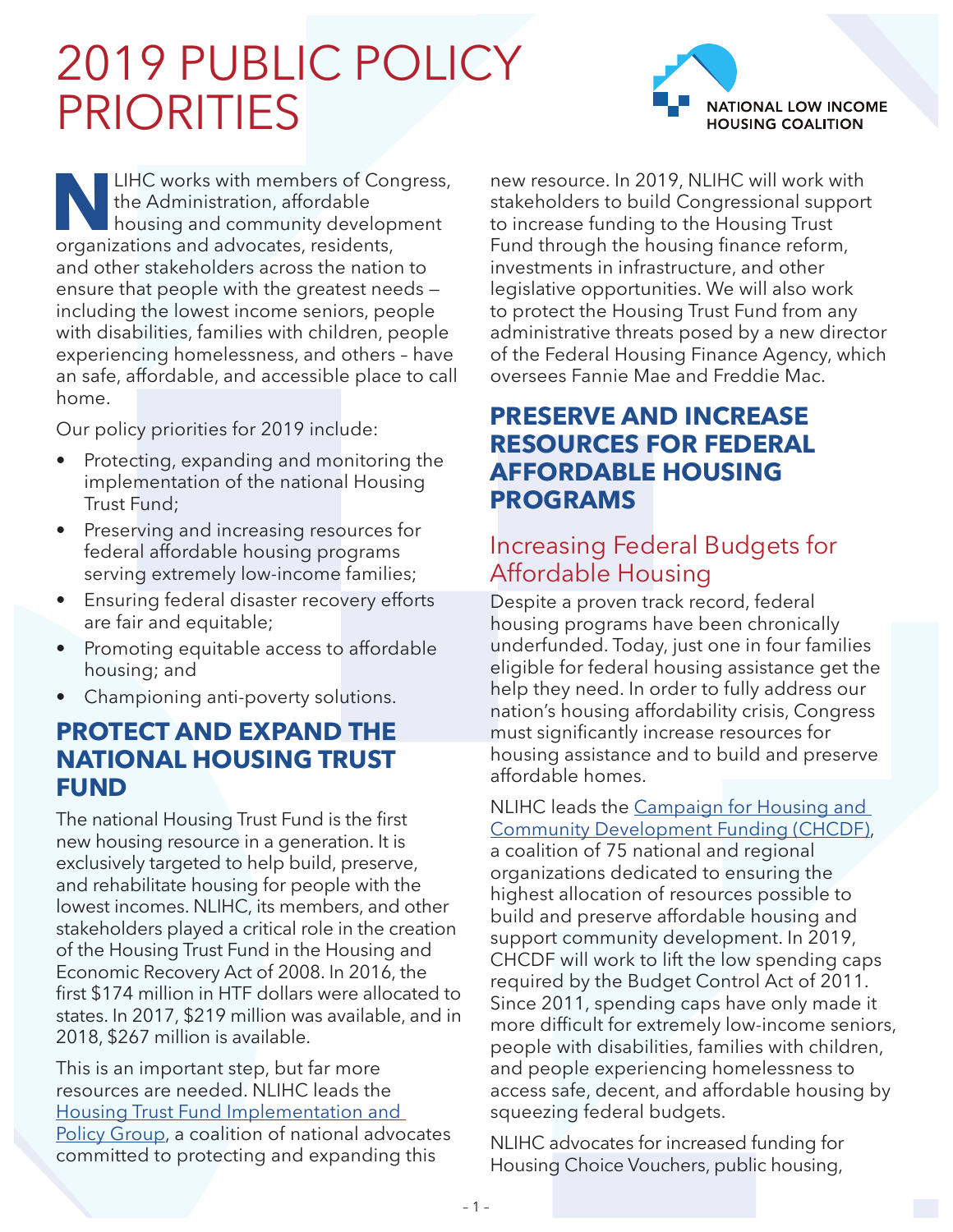project-based rental assistance, the HOME Investment Partnerships program, and homeless assistance grants, among many other programs.

## Opposing Efforts to Cut Housing **Benefits**

NLIHC opposes efforts to cut housing benefits by imposing arbitrary work requirements, time limits, and other restrictions. NLIHC also opposes proposals that deter eligible immigrant families from seeking housing benefits or that force immigrant families currently receiving housing benefits to forego that assistance. A safe and stable place to call home is the first step to helping people rise out of poverty, and arbitrary restrictions that prevent people from receiving the help that they need will only make it more difficult for them to climb the economic ladder. These so-called reforms are neither cost effective nor a solution to the very real issue of poverty impacting millions of families living in subsidized housing or in need. NLIHC will continue to educate members of Congress on proven solutions to ending housing poverty.

### Expanding and Reforming Resources in the Tax Code

NLIHC strongly believes that any new federal housing resources should be targeted to address the underlying cause of the affordable housing crisis – the severe shortage of affordable homes for people with extremely low incomes. NLIHC supports the creation of a new, innovative renters' tax credit to help the lowest income families afford a place to call home. Moreover, any expansion of the Low Income Housing Tax Credit should be tied to reforms to ensure that the program better serves families with the greatest needs. NLIHC believes that efforts to divert scarce federal resources to address the limited housing challenges faced by higher income households is wasteful and misguided.

### Increasing Safe, Decent Housing in in Tribal and Rural Areas

Native Americans living in tribal areas have some of the worst housing needs in the United

States, with exceptionally high poverty rates, low incomes, overcrowding, lack of plumbing and heat, and unique development issues. Despite the presing need for safe, decent homes, federal investments in affordable housing on tribal lands have been chronically underfunded for decades. In 2019, NLIHC will work with tribal leaders and advocates to increase housing resources for tribal nations with the greatest needs, improve data collection on tribal housing needs, and reduce federal barriers to housing development.

Specifically, NLIHC will work to reauthorize the Native American Housing and Self-Determination Act (NAHASDA) and secure additional competitive funding targeted for tribes with the greatest housing needs.

NLIHC will also work to preserve and expand affordable housing available in rural areas by supporting funding for USDA Rural Development programs and opportunities to preserve the agency's rental housing portfolio.

## National Housing Stabilization Fund

As NLIHC and its partners work to assist people who are already homeless or at risk due to housing instability, we must also act to minimize the number of people who fall into these perilous situations. To this end, NLIHC advocates for the creation of a National Housing Stabilization Fund to provide emergency assistance to low income households to prevent housing instability and homelessness. Temporary assistance can stabilize households experiencing major economic shocks before it leads to situations which require more prolonged and extensive housing assistance.

#### **ENSURE FEDERAL DISASTER RECOVERY EFFORTS ARE FAIR AND EQUITABLE**

One of the top priorities after a disaster is making sure that all displaced families have a safe, accessible, and affordable place to live while they get back on their feet. Too often, however, the housing, infrastructure, and mitigation needs of the lowest income people and their communities are overlooked.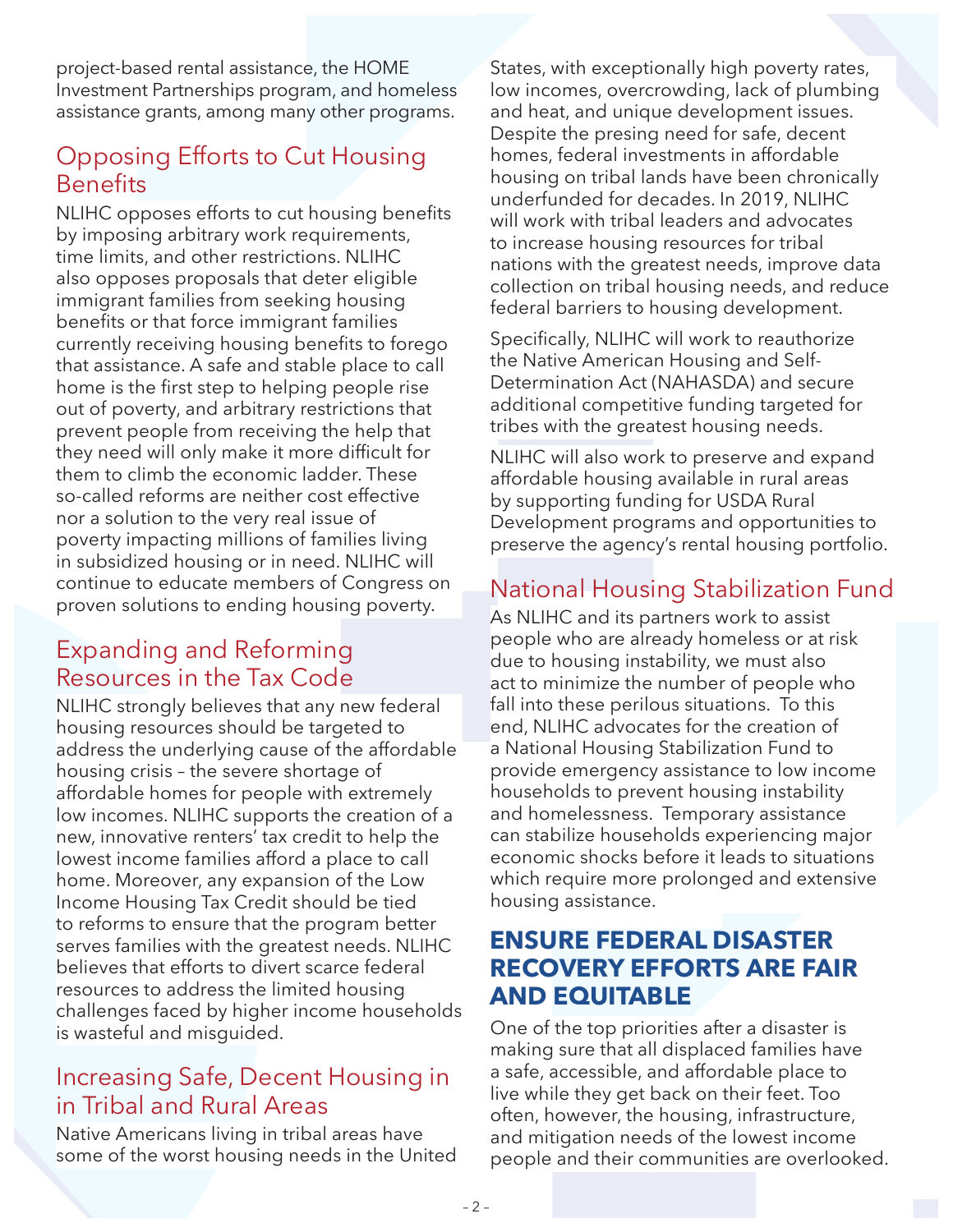NLIHC leads the [Disaster Housing Recovery](http://nlihc.org/issues/disaster)  [Coalition](http://nlihc.org/issues/disaster) of nearly 800 national, state, and local organizations, including many working directly with disaster-impacted communities and with first-hand experience recovering after disasters. We work to ensure that federal disaster recovery efforts reach all impacted households, including the lowest income seniors, people with disabilities, families with children, veterans, people experiencing homelessness, and other at-risk populations who are often the hardest-hit by disasters and have the fewest resources to recover afterwards. The coalition also works to advance a comprehensive set of recommendations for [Congress](http://nlihc.org/sites/default/files/Congressional-Disaster-Recommendations.pdf), [FEMA](http://nlihc.org/sites/default/files/FEMA-Disaster-Recovery-Recommendations.pdf), and [HUD](http://nlihc.org/sites/default/files/HUD-Disaster-Recovery-Recommendations.pdf).

## **PROMOTE EQUITABLE ACCESS TO AFFORDABLE HOUSING**

NLIHC believes in just communities, where all community members have access to economic and educational opportunities, as well as affordable housing. Evidence shows that access to stable, affordable housing in communities of opportunity has broad, positive impacts. It can lead to better health and education outcomes and higher lifetime earnings, especially for children.

## Advancing Fair Housing

2018 marked the  $50<sup>th</sup>$  anniversary of the enactment of the Fair Housing Act, barring housing on the basis of race, color, religion, sex, familial status, national origin, or disability and requiring communities take active steps to end racial segregation. NLIHC supports the U.S. Department of Housing and Urban Development's (HUD) Affirmatively Furthering Fair Housing (AFFH) rule issued in 2015 that helps communities better meet their fair housing obligations and promotes housing choice. NLIHC will continue to work to counter the current administration's efforts to weaken fair housing policies.

NLIHC strongly believes fair housing and civil rights advocates and affordable housing and community development practitioners can find common ground on policies that increase opportunities for underserved people in both high-opportunity areas and through

revitalizing urban neighborhoods. NLIHC supports increasing mobility opportunities through new allocations of special mobility vouchers, expanded mobility counseling, and regional mobility programs, as well as the continued implementation of HUD Small Area Fair Market Rents (SAFMRs) in certain metropolitan areas that protect current and future tenants.

NLIHC also supports protecting and expanding the Fair Housing Act to bar discrimination on the basis of sexual orientation, gender identity, marital status, and source of income.

## Achieving Criminal Justice Reform

The United States incarcerates its citizens at a shockingly high rate and nearly one in three Americans has a criminal record. As more formerly incarcerated individuals return to their communities, they face barriers to accessing affordable housing, which is already scarce in the low-income communities to which they return. Because of their criminal records, justiceinvolved individuals face additional barriers in accessing affordable housing, putting them at risk of homelessness and recidivism. NLIHC advocates for safe, stable, affordable and accessible housing for those who have been involved in the criminal or juvenile justice system. By eliminating the barriers to housing and supporting programs that help formerly incarcerated people successfully reintegrate into their communities, people with criminal records can make the most of their second chance. In addition, NLIHC advocates to end the criminalization of homelessness. Nationwide, homeless people are targeted, arrested, and jailed under laws that criminalize homelessness by making illegal those basic acts that are necessary for life. These laws are ineffective, expensive, and often violate homeless persons' civil and human rights.

## **CHAMPIONING ANTI-POVERTY SOLUTIONS**

Beyond ensuring access to affordable housing, NLIHC is strongly committed to enacting legislation and protecting resources that alleviate poverty. NLIHC supports efforts to protect vital safety net programs, including